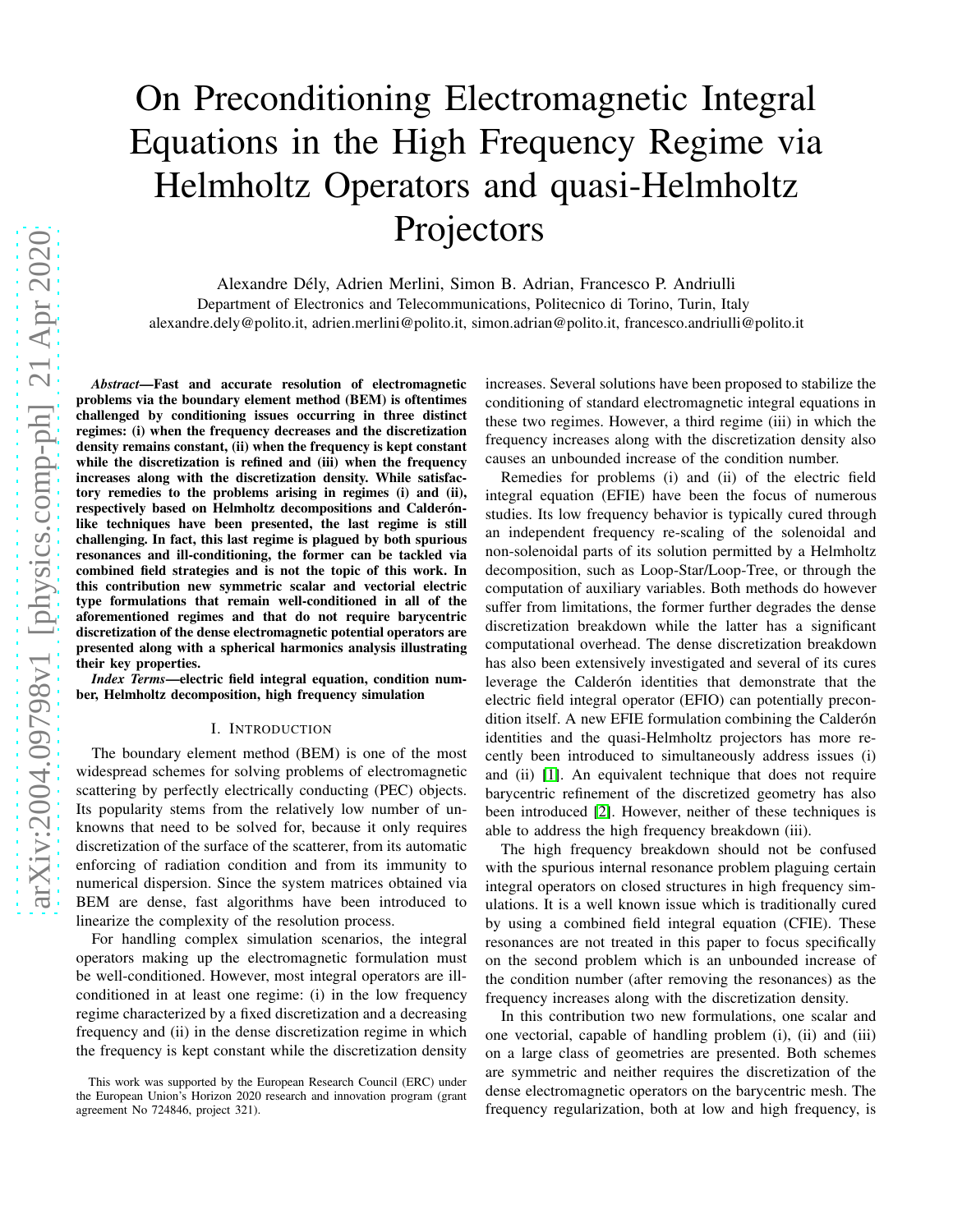performed by leveraging on the quasi-Helmholtz projectors and Helmholtz operators while the refinement-related illconditioning is treated using a Calderón-like scheme. The new formulations will be presented along with a spherical harmonics analysis confirming the theoretically predicted behavior of the new schemes.

## II. NOTATION AND BACKGROUND

Given a simply connected PEC object of surface Γ living in a background medium of permitivity  $\varepsilon$  and permeability  $\mu$ , the electric surface current density j induced on  $\Gamma$  by a time-harmonic incident electric field  $E^i$  of frequency f can be obtained by solving the EFIE

$$
\eta\left(\mathcal{T}\mathbf{j}\right)(\mathbf{r})=-\hat{\mathbf{n}}(\mathbf{r})\times\mathbf{E}^{\mathrm{i}}(\mathbf{r}),\qquad(1)
$$

with

$$
\left(\mathcal{T}\mathbf{j}\right)\left(\mathbf{r}\right) = -\mathrm{j}k\left(\mathcal{T}_{\mathrm{s}}\mathbf{j}\right)\left(\mathbf{r}\right) - \frac{1}{-\mathrm{j}k}\left(\mathcal{T}_{\mathrm{h}}\mathbf{j}\right)\left(\mathbf{r}\right) ,\qquad (2)
$$

$$
\left(\mathcal{T}_{s}\boldsymbol{j}\right)(\boldsymbol{r})=\hat{\boldsymbol{n}}(\boldsymbol{r})\times\int_{\Gamma}\frac{\mathrm{e}^{-\mathrm{j}k|\boldsymbol{r}-\boldsymbol{r}'|}}{4\pi|\boldsymbol{r}-\boldsymbol{r}'|}\boldsymbol{j}(\boldsymbol{r}')\mathrm{d}S'\,,\tag{3}
$$

$$
\left(\mathcal{T}_{h}j\right)(\boldsymbol{r})=\hat{\boldsymbol{n}}(\boldsymbol{r})\times\nabla\int_{\Gamma}\frac{e^{-jk|\boldsymbol{r}-\boldsymbol{r}'|}}{4\pi|\boldsymbol{r}-\boldsymbol{r}'|}\nabla'\cdot\boldsymbol{j}(\boldsymbol{r}')\mathrm{d}S'\,,\quad \ \, (4)
$$

where  $\eta = \sqrt{\mu/\varepsilon}$ ,  $k = 2\pi f \sqrt{\mu \varepsilon}$  and  $\hat{\boldsymbol{n}}$  is the normal to Γ. This equation can be numerically solved via the BEM by first expanding the unknown as a linear combination of  $N$  Rao-Wilton-Glisson (RWG) basis functions  $\{f_i\}$  ( $j =$  $\sum_{i=1}^{N} [j]_i f_i$  and forming a system matrix by testing the resulting discretized equation with rotated RWG functions  $\{\hat{\boldsymbol{n}}\times\boldsymbol{f}_i\}$ 

$$
\eta T j = e^{i}, \qquad (5)
$$

where  $[e^i]_i = \langle \hat{n} \times f_i, -\hat{n} \times E^i \rangle$ ,  $T = -\frac{1}{2}kT_s$  $(-\mathrm{j}k)^{-1}\overline{T}^{\,\,\ast}_{h},\,\,\left[\,\overline{T}_{\mathrm{s}}\right]_{ij} \quad = \quad \langle\hat{n}\times\overline{f}_{i}\,,\,\overline{\mathcal{T}}_{\mathrm{s}}\overline{f}_{j}\rangle \quad\text{and}\quad \left[\,\overline{T}_{\mathrm{h}}\right]_{ij} \quad = \quad$  $\langle \hat{n} \times f_i, \mathcal{T}_h f_j \rangle$ . In addition to these discretized operators we denote the Gram matrices and mix-Gram matrices as

$$
\left[\mathbf{G}_{ab}\right]_{ij} = \langle a_i, b_j \rangle \tag{6}
$$

where  $a$  and  $b$  can be any valid combination of the following basis functions: the RWG  $f$  and Buffa-Christiansen (BC)  $f$ [\[3\]](#page-3-2) basis functions, the rotated RWG  $\hat{n} \times f$  functions, the pyramid  $\lambda$  and dual pyramid  $\lambda$  basis functions and the patch p and dual patch  $\tilde{p}$  basis functions. A detailed definition of these functions can be found in [\[3\]](#page-3-2).

## III. NEW HIGH FREQUENCY STABLE ELECTRIC TYPE EQUATIONS

In the contribution we present two different formulations: one adapted for the preconditioning of the EFIE after a Loop-Star decomposition, the other suited for preconditioning directly the un-decomposed EFIE operator.

# *A. Scalar Formulation*

In the new scalar formulation, the Loop and the Star components of the  $\hat{\boldsymbol{n}} \times \mathcal{T}$  operator

$$
\mathcal{T}_{\Lambda} = \nabla \cdot \hat{\boldsymbol{n}} \times (\hat{\boldsymbol{n}} \times \mathcal{T}) \hat{\boldsymbol{n}} \times \nabla , \qquad (7)
$$

$$
\mathcal{T}_{\Sigma} = \Delta^{-1} \nabla \cdot (\hat{\boldsymbol{n}} \times \mathcal{T}) \, \nabla \Delta^{-1} \,, \tag{8}
$$

are independently preconditioned with the corresponding scalar Helmholtz operators to form Loop and Star blocks that are immune from breakdowns (i) to (iii)

$$
k^{-2} \mathcal{T}_{\Lambda} \Delta^{-1} \left( \Delta + k_{\rm m}^2 \mathcal{I} \right) \Delta^{-1} \mathcal{T}_{\Lambda} , \qquad (9)
$$

<span id="page-1-3"></span><span id="page-1-1"></span>
$$
k^2 \mathcal{T}_{\Sigma} \Delta \left( \Delta + k_{\rm m}^2 \mathcal{I} \right)^{-1} \Delta \mathcal{T}_{\Sigma} \,, \tag{10}
$$

where  $\Delta$  denotes the Laplace-Beltrami operator on  $\Gamma$  and  $k_{\rm m} = k + 0.4$ j $k^{1/3} R^{-2/3}$  is a modified wave number capable of stabilizing the norm of  $T$  once multiplied with the Laplace-Beltrami operator on a sphere of radius  $R$  [\[4\]](#page-3-3). These block operators can then be discretized in a Galerkin setting to form the stable discretized block operator

<span id="page-1-0"></span>
$$
Z^s = T_{\text{LS}}^{\text{T}} \begin{bmatrix} L_{\text{L}}^+ H_{\text{L}} L_{\text{L}}^+ & 0\\ 0 & G_{\widetilde{\lambda} p}^{-1} L_{\text{S}} H_{\text{S}}^+ L_{\text{S}} G_{p\widetilde{\lambda}}^{-1} \end{bmatrix} T_{\text{LS}} \,, \tag{11}
$$

where

$$
L_{\mathcal{L}} = -\Lambda^{\mathrm{T}} G_{ff} \Lambda\,,\tag{12}
$$

$$
L_{\rm S} = -\Sigma^{\rm T} G_{\tilde{f}\tilde{f}} \Sigma \,, \tag{13}
$$

$$
H_{\rm L} = L_{\rm L} + k_{\rm m}^2 \, G_{\lambda\lambda} \,, \tag{14}
$$

$$
\boldsymbol{H}_{\rm S} = \boldsymbol{L}_{\rm S} + k_{\rm m}^2 \, \boldsymbol{G}_{\widetilde{\lambda} \widetilde{\lambda}} \,, \tag{15}
$$

$$
\widetilde{\Sigma} = \Sigma \left( \Sigma^{\mathrm{T}} \Sigma \right)^{+} G_{pp}, \tag{16}
$$

$$
\boldsymbol{T}_{\text{LS}} = \begin{bmatrix} (-jk)^{-1} \boldsymbol{\Lambda}^{\text{T}} \\ \tilde{\boldsymbol{\Sigma}}^{\text{T}} \end{bmatrix} \boldsymbol{T} \begin{bmatrix} \boldsymbol{\Lambda} & -jk \tilde{\boldsymbol{\Sigma}} \end{bmatrix} . \tag{17}
$$

In addition, for this operator to be stable until arbitrarily low frequencies the terms  $\boldsymbol{\Lambda}^{\mathrm{T}} \boldsymbol{T}_h$  and  $\boldsymbol{T}_h \boldsymbol{\Lambda}$  must be explicitly set to 0. The preconditioned system [\(11\)](#page-1-0) still exhibits a nullspace of dimension 2 that corresponds to the all one vectors that are in the nullspaces of  $\Lambda$  and  $\Sigma$ , both of which can be removed by deflection but these passages are not detailed here for the sake of brevity.

## *B. Vectorial Formulation*

Along with the new scalar formulation we present a new vector formulation that leverages on the quasi-Helmholtz projectors  $P_A = A(A^{\mathrm{T}}A)A^{\mathrm{T}}$  and  $P_{\Sigma} = \Sigma(\Sigma^{\mathrm{T}}\Sigma)\Sigma^{\mathrm{T}}$ instead of Loop-Star techniques to perform the Helmholtz decomposition of  $\hat{n} \times \mathcal{T}$ . The decomposed operators are then preconditioned using vector Helmholtz operators, which for the solenoidal operator yields

<span id="page-1-2"></span>
$$
k^{-2}\hat{\boldsymbol{n}} \times \mathcal{T}\left(\boldsymbol{\Delta} + k_{\rm m}^2 \mathcal{I}\right)\hat{\boldsymbol{n}} \times \mathcal{T}, \tag{18}
$$

and for the non-solenoidal operator

<span id="page-1-4"></span>
$$
k^2 \hat{\boldsymbol{n}} \times \mathcal{T} \left( \boldsymbol{\Delta} + k_{\rm m}^2 \mathcal{I} \right)^{-1} \hat{\boldsymbol{n}} \times \mathcal{T}, \tag{19}
$$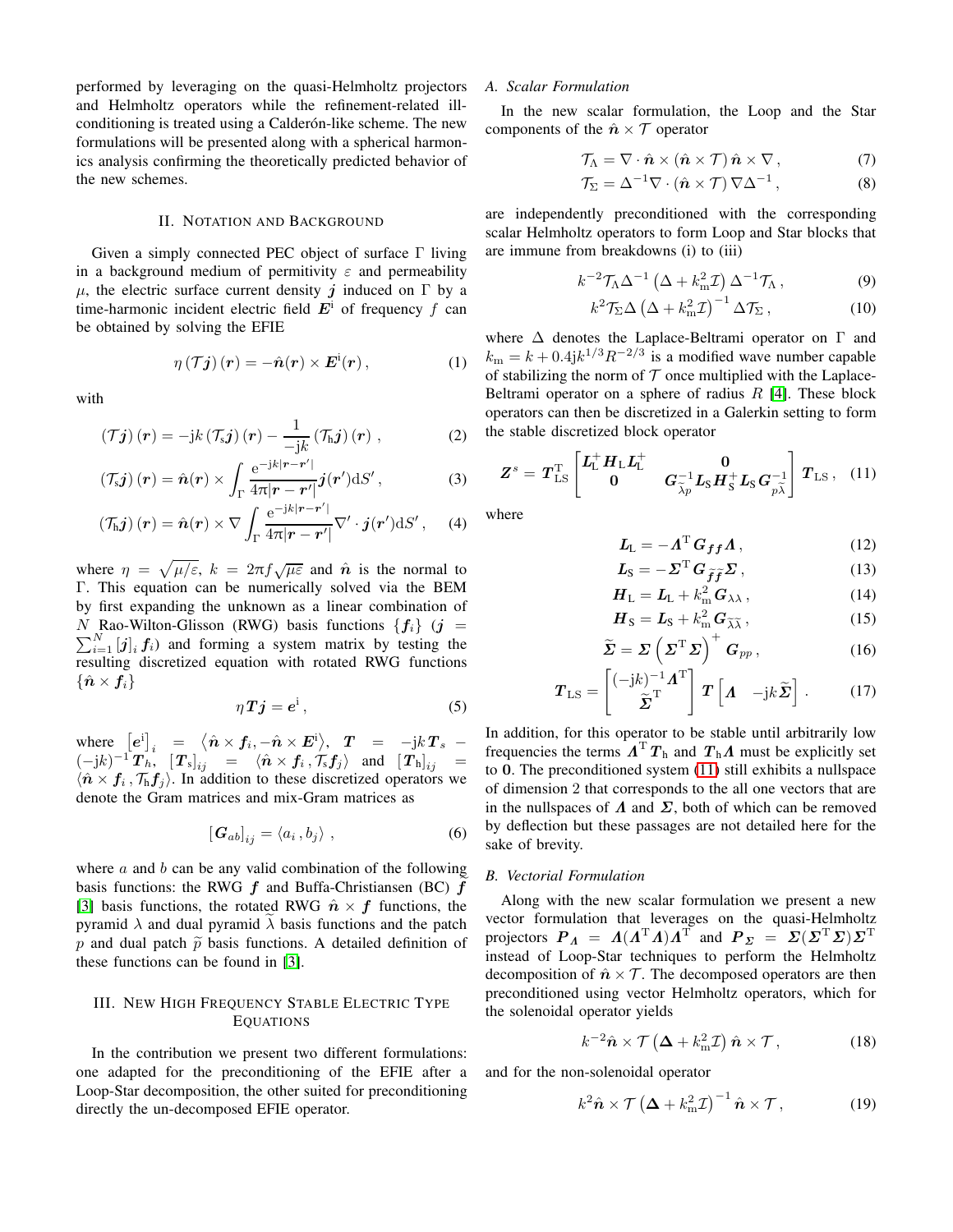where  $\Delta$  is the vector Laplacian on  $\Gamma$ . The complete, stabilized, operator can then be discretized as

$$
Z^v = T_{\Lambda\Sigma}^{\rm T} \left( G_{\widetilde{f},\hat{n}\times f}^{-1} H_{\Lambda} G_{\hat{n}\times f,\widetilde{f}}^{-1} + H_{\Sigma}^+ \right) T_{\Lambda\Sigma}, \quad (20)
$$

where

$$
\widetilde{\bm{L}}_{\bm{\Lambda}} = \bm{G}_{\lambda \widetilde{p}}^{-1} \bm{G}_{\lambda \lambda} \left( \bm{\Lambda}^{\mathrm{T}} \bm{G}_{\bm{f} \bm{f}} \bm{\Lambda} \right)^{+} \bm{G}_{\lambda \lambda} \bm{G}_{\widetilde{p} \lambda}^{-1}, \tag{21}
$$

$$
\widetilde{\boldsymbol{L}}_{\boldsymbol{\Sigma}} = \boldsymbol{G}_{\widetilde{\lambda} \widetilde{p}}^{-1} \boldsymbol{G}_{\widetilde{\lambda} \widetilde{\lambda}} \left( \boldsymbol{\Sigma}^{\mathrm{T}} \boldsymbol{G}_{\widetilde{\boldsymbol{f}} \widetilde{\boldsymbol{f}}} \boldsymbol{\Sigma} \right)^{+} \boldsymbol{G}_{\widetilde{\lambda} \widetilde{\lambda}} \boldsymbol{G}_{p \widetilde{\lambda}}^{-1}, \tag{22}
$$

$$
\boldsymbol{H}_{\Lambda} = \boldsymbol{\Lambda} \left( -\boldsymbol{G}_{\widetilde{p}\widetilde{p}}^{-1} + k_{\mathrm{m}}^{2} \widetilde{\boldsymbol{L}}_{\Lambda} \right) \boldsymbol{\Lambda}^{\mathrm{T}} , \qquad (23)
$$

$$
\boldsymbol{H}_{\boldsymbol{\Sigma}} = \boldsymbol{\Sigma} \left( -\boldsymbol{G}_{pp}^{-1} + k_m^2 \widetilde{\boldsymbol{L}}_{\boldsymbol{\Sigma}} \right) \boldsymbol{\Sigma}^{\mathrm{T}},
$$
\n(24)

$$
T_{\Lambda\Sigma} = \left( (-\mathrm{j}k)^{-1} \, \boldsymbol{P}_\Lambda + \boldsymbol{P}_\Sigma \right) \, \boldsymbol{T} \left( \boldsymbol{P}_\Lambda - \mathrm{j}k \boldsymbol{P}_\Sigma \right) \,. \tag{25}
$$

As for the scalar case, the low frequency stability of the formulation is dependent on the explicit cancellation of the terms  $P_A T_{\rm h}$ ,  $T_{\rm h} P_A$ ,  $P_A H_{\Sigma}^+$ ,  $H_{\Sigma}^+ P_A$ ,  $P_{\Sigma} G_{\widetilde{f},\hat{n}\times f}^{-1} H_A$  and  $H_A G_{\hat{n} \times f, \tilde{f}}^{-1} P_{\Sigma}$ . We omit the passages for the sake of brevity.

### IV. NUMERICAL RESULTS

To verify the stability of the newly introduced formulations we perform a spherical harmonics analysis of the continuous operators in the case of a sphere of radius  $R$  for which we denote as  $Y_{lm}$  the spherical harmonic of order  $l$  ( $m \in [-l, l]$ ). It can be demonstrated that  $Y_{lm}$  and  $\hat{\boldsymbol{n}} \times \nabla Y_{lm}$  are respectively the eigenvectors of [\(9\)](#page-1-1) and [\(18\)](#page-1-2) which also share the same eigenvalues

$$
\sigma_{\Lambda}(l,k) = k^{-2} \left( J_l(kR) H_l^{(2)}(kR) \right)^2 \left( -\frac{l(l+1)}{R^2} + k_m^2 \right), \tag{26}
$$

where the subscript  $m$  has been omitted because the eigenvalues are identical for each  $m \in [-l, l]$  (they have multiplicity  $2l + 1$ ) and where  $J_l$  and  $H_l^{(2)}$  $\ell_l^{(2)}$  are the Riccati-Bessel and Riccati-Hankel functions. Similarly,  $Y_{lm}$  and  $\nabla Y_{lm}$  are respectively the eigenvectors of [\(10\)](#page-1-3) and [\(19\)](#page-1-4) associated to the shared eigenvalues

$$
\sigma_{\Sigma}(l,k) = k^2 \left( J_l'(kR) H_l^{(2)'}(kR) \right)^2 \left( -\frac{l(l+1)}{R^2} + k_m^2 \right)^{-1},
$$
\n(27)

where  $\prime$  denotes the derivative.

Careful analysis of these eigenvalues shows that the regularized operators are both dense discretization and highfrequency stable (Figures [1](#page-2-0) and [2\)](#page-2-1). The dense discretization stability is characterized by the clustering of the absolute value of the eigenvalues at 0.25, while the high frequency stability is a consequence of the fact that their absolute value remains bounded by 1. These operators will hence be highfrequency stable after eliminating their spurious resonances. Finally, the formulation is also low frequency stable since both  $\sigma_A(l, k)$  and  $\sigma_{\Sigma}(l, k)$  converge to a finite non-zero value  $\left(\frac{l(l+1)}{2l+1}\right)^2$  that is independent of the frequency as  $k \rightarrow 0$ .



<span id="page-2-0"></span>Fig. 1. Absolute value of the eigenvalues of the high frequency stable operators (solenoidal/loop) for different frequencies, which show a bound at 1 and a clustering at 0.25 for large l.



<span id="page-2-1"></span>Fig. 2. Absolute value of the eigenvalues of the high frequency stable operators (non-solenoidal/star) for different frequencies, which show a bound at 1 and a clustering at  $0.25$  for large  $l$ .

## V. CONCLUSION

We have presented two new electric integral formulations that are stable in the high frequency regime (resonances excluded) in addition to being stable in the low frequency and dense discretization regimes. These new formulations are stabilized using Helmholtz operators with modified wavenumbers: the first one is based on a Loop-Star decomposition and leverages the scalar Helmholtz operator while the second one is based on the quasi-Helmholtz projectors and leverages a vector Helmholtz operator. In both case, the resulting preconditioned system is symmetric and does not require the use of dual functions for the discretization of the electromagnetic potential operators.